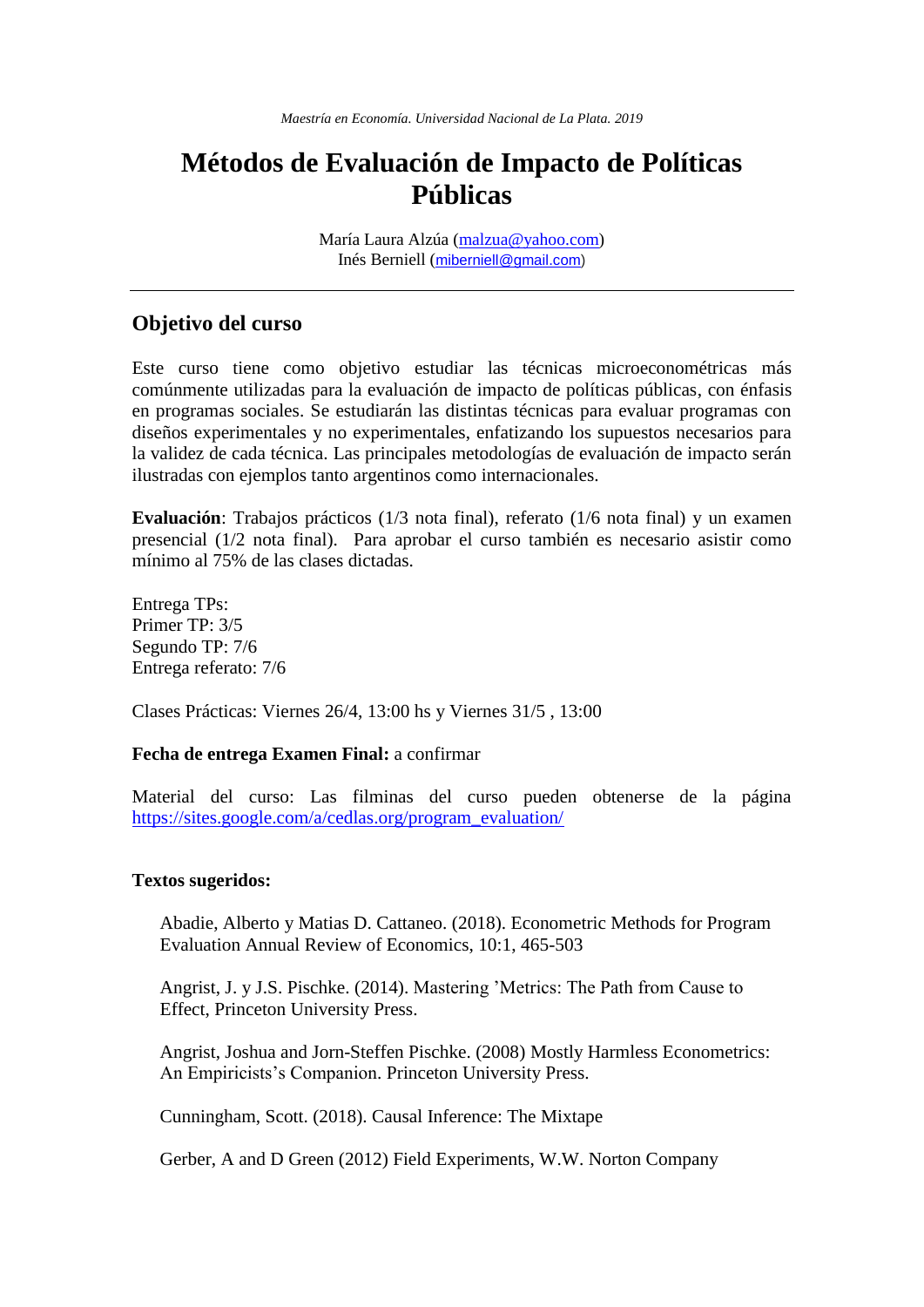Glennerster, R and K. Takavarasha (2013): Running Randomized Evaluations, a practical guide, Princeton University Press

Imbens G and D Rubin (2015): Causal Inference for Statistics, Social and Biomedical Sciences, Cambridge University Press

Shadish, W., Cook, T., y Campbell, D. (2002). Experimental and quasi-experimental designs for generalized causal inference. Hoghgton Mifflin.

Wooldridge, Jeffrey.(2010) Econometric Analysis of Cross Section and Panel Data. Cambridge, MA: MIT Press, Second Edition.

Blogs útiles para la materia: Blog del Banco Mundial<http://blogs.worldbank.org/impactevaluations/> Blog de Chris Blattman<http://chrisblattman.com/>

# **1) A. Introducción:**

Ayres, Ian. Super Crunchers.(2007) Bantam Books: New York. Capítulos 1 y 2.

# **B. El ideal experimental**

Angrist, Joshua and Jorn-Steffen Pischke. Mostly Harmeless Econometrics, Chapter 2, Sections 2.1 and 2.2.

Angrist, Joshua and Alan Krueger. 1999. "Empirical Strategies in Labor Economics," in Orley Ashenfelter and David Card, eds., Handbook of Labor Economics, Vol.3. Amsterdam: Elsevier Science.

# **C. Análisis de Regresión**

Angrist, Joshua and Jorn-Steffen Pischke. Mostly Harmeless Econometrics, Chapter 3, Sections 3.1, 3.2 and 3.4.

# **D. El problema fundamental de la evaluación.**

Angrist, J.D, and Alan B. Krueger, (2001), "Instrumental Variables and the Search for Identification: From Supply and Demand to Natural Experiments", Journal of Economic Perspectives—15 (4) – 69-85.

Hamermesh, D, (1999) "The Art of Labormetrics", NBER Working Paper, 6927

Heckman, J., Lalonde, R. y Smith, J. (1999). The economics and econometrics of active labor market programs. Handbook of Labor Economics 3A.

Imbens, Guido W. and Jeffrey M. Wooldridge, (2009) "Recent Developments in the Econometrics of Program Evaluation", *Journal of Economic Literature*, 47:1, 5–86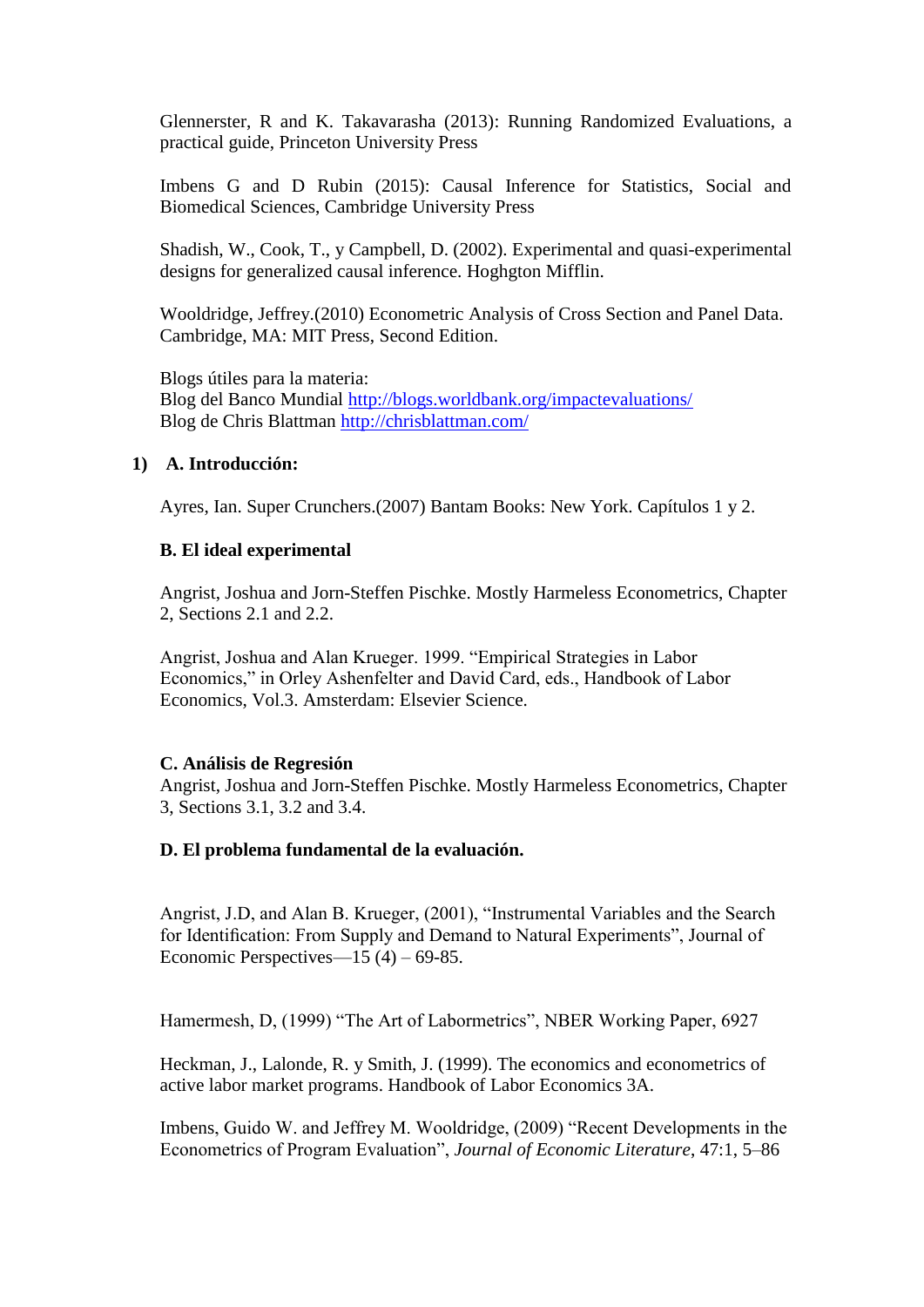McCloskey, D.N.and S. T. Ziliak, (1996), "The Standard Error of Regressions", Journal of Economic Literature, 34,(1) pp. 97-114.

Ravallion, Martin, (1999) "The Mystery of the Vanishing Benefits: Ms. Speedy Analyst's Introduction to Evaluation", World Bank Policy Research Working Paper No. 2153

# **2) Experimentos Aleatorios y Experimentos Naturales**

Shadish, W., Cook, T., y Campbell, D. (2002). Experimental and quasi-experimental designs for generalized causal inference. Hoghgton Mifflin.

Duflo, Esther, Rachel Glennerster y Michael Kremer (2006). Using Randomization in Development Economics Research: A Toolkit, BREAD Working Paper No. 136, December

Cameron, Collin and Douglas L. Miller "A Practitioner's Guide to Cluster-Robust Inference", unpublished Manuscript

List, John, Sally Sadoff and Mathis Wagner (2010) So you want to run an experiment, now what? Some Simple Rules of Thumb for Optimal Experimental Design, NBER Working paper 15701

Aplicaciones**:** 

Alzua, Maria Laura and Cardenas, Juan and Djebbari, Habiba, Community Mobilization Around Social Dilemmas: Evidence from Lab Experiments in Rural Mali (December 1, 2013). Available at SSRN: [http://ssrn.com/abstract=2438914,](http://ssrn.com/abstract=2438914) CEDLAS Working Paper

Angelucci, M and G. De Giorgi, (2009), "Indirect Effects of an Aid Program: How Do Cash Transfers Affect Ineligibles' Consumption?", American Economic Review, 99:1, 486–508.

Angrist, J. Bettinger, E. Bloom, E. King, E. and Kremer, M. (2002): Vouchers for Private Schooling in Colombia: Evidence from a Randomized Natural Experiment. American Economic Review, 92.

Ashraf, Nava and Bandiera, Oriana and Jack, B. Kelsey, No Margin, No Mission? A Field Experiment on Incentives for Pro-Social Tasks (February 2012). CEPR Discussion Paper No. DP8834. Available at SSRN: <http://ssrn.com/abstract=2013825>

Bertrand, M. and S. Mullainathan (2004), "Are Emily and Brendan More Employable than Latoya and Tyrone? Evidence on Racial Discrimination in the Labor Market from a Large Randomized Experiment,", American Economic Review.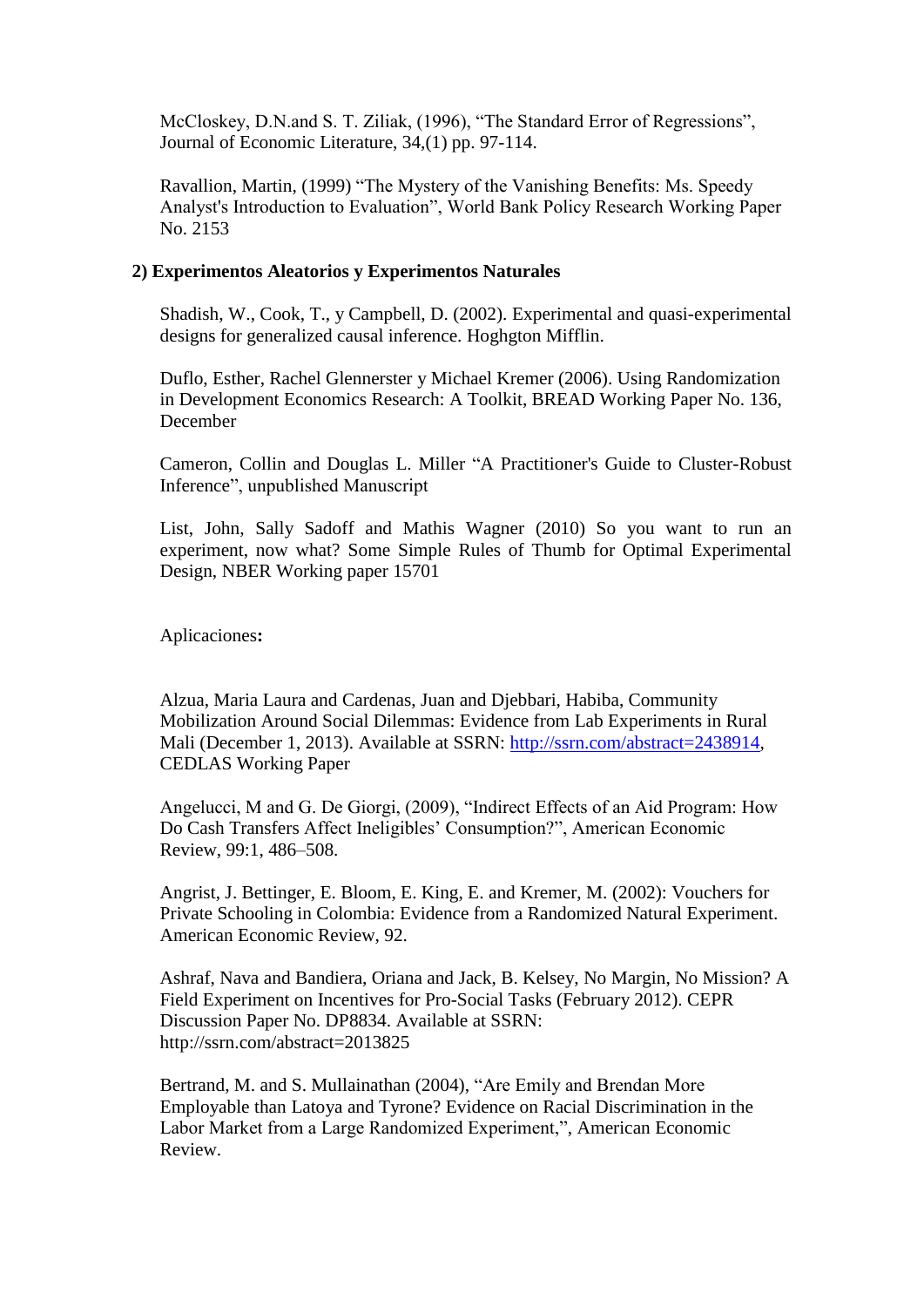Busso, Matias y Sebastian Galiani, "The Causal Effect of Competition on Prices and Quality: Evidence from a Field Experiment", IADB Working Paper

Card, David, Stefano Della Vigna and Ulrike Malmendier. 2011. "The Role of Theory in Experiments." Journal of Economic Perspectives,  $25(3)$ : 39 – 62.

Cardenas, Juan Camilo & Jeffrey Carpenter, 2008. "Behavioural Development Economics: Lessons from Field Labs in the Developing World," Journal of Development Studies, Taylor & Francis Journals, vol. 44(3), pages 311-338.

Chaudhuri, Ananish (2009) "Experiments in Economics: Playing Fair with Money", Taylor and Francis

Djebbari, Habiba and Jeffrey Smith, (2008) " Heterogeneous impacts in PROGRESA", Journal of Econometrics, 145, 64–80

Finkelstein, Amy, Sarah Taubman, Bill Wright, Mira Bernstein, Jonathan Gruber, Joseph P. Newhouse, Heidi Allen, Katherine Baicker, (2011), THE OREGON HEALTH INSURANCE EXPERIMENT: EVIDENCE FROM THE FIRST YEAR, NBER Working Paper Nro. 17190

Gertler, P. (2004): Do conditional cash transfers improve child health? Evidence from PROGRESA's control randomized experiment. American Economic Review, 94.

Harrison, Glenn W. and List, John A., Field Experiments (July 2004). UCF Economics Working Paper No. 03-12. Available at SSRN: http://ssrn.com/abstract=698961 or http://dx.doi.org/10.2139/ssrn.698961

Jensen, Robert T., and Nolan H. Miller. 2008. "Giffen Behavior and Subsistence Consumption." American Economic Review, 98(4): 1553-77. DOI: 10.1257/aer.98.4.1553

Karimi, Seyed M. (2014)The Effect of Malnutrition In Utero on Height: Ramadan as a Natural Experiment, unpublished manuscript

Kremer, Michael y Eduardo Miguel, (2004) "Worms: Education and Health Externalities in Kenya", Econometrica, 72, (1) 159-217

Levitt, Steve and John List. 2009. "Field Experiments in Economics: the Past, the Present and the Future." European Economic Review, 53(1): 1- 18.

Parker, S. and Skoufias, E. (2000): "The impact of PROGRESA on work, leisure, and time allocation", mimeo, International Food Policy Research Institute.Parker and Skoufias

**3) Varios Experimentos Sociales: Cálculos de potencia estadística y muestreo, etc**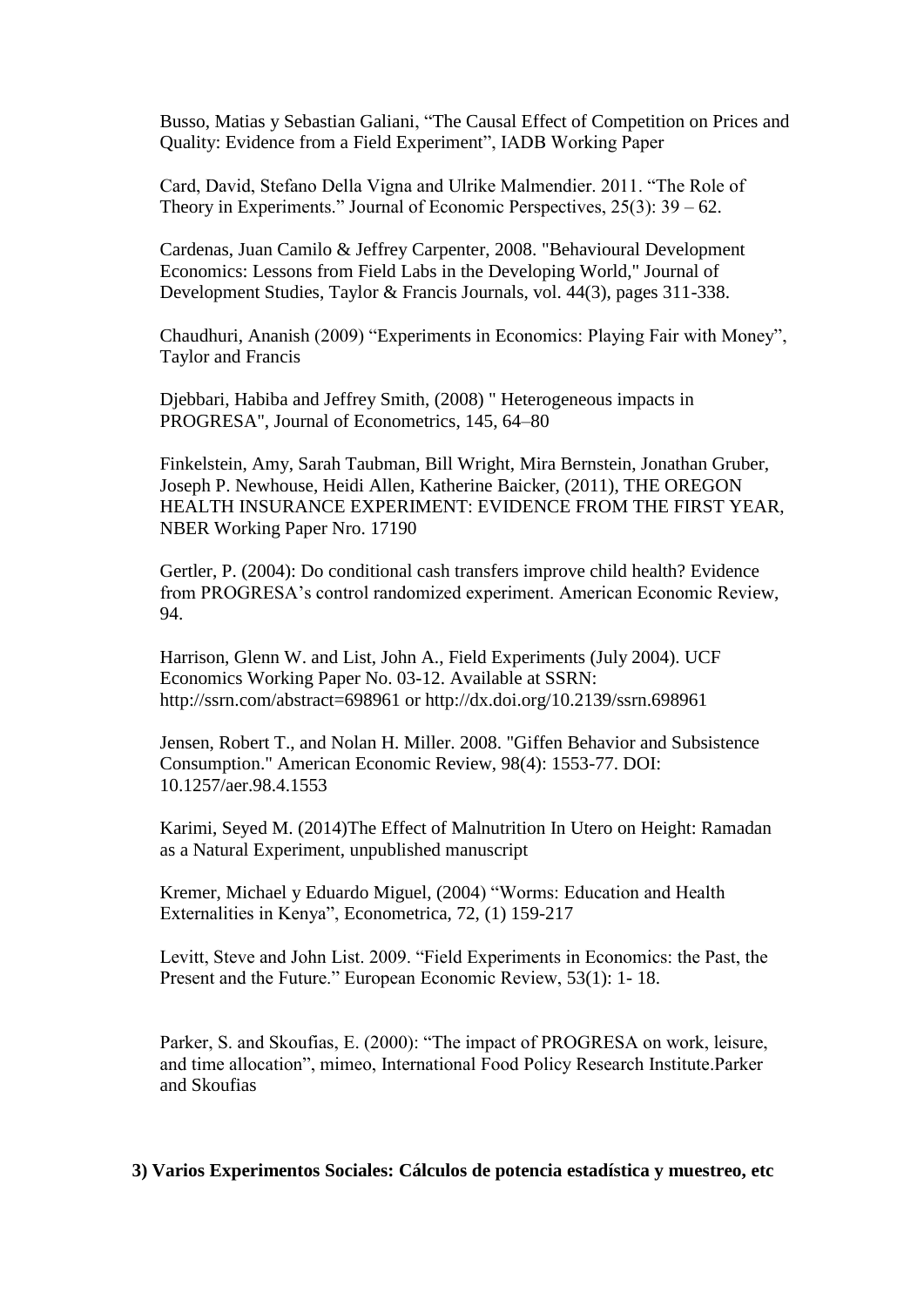Notas clases

Programa Optimal Design

Abadie, A, Chingos y West, "ENDOGENOUS STRATIFICATION IN RANDOMIZED EXPERIMENTS" Working Paper 19742

Bland, JM, (2009) "The tyranny of power: is there a better way to calculate sample size? BMJ2009;339:b3985

Bloom, Howard S, Lashawn Richburg-Hayes and Alison Rebeck Black Using Covariates to Improve Precision Empirical Guidance for Studies That Randomize Schools to Measure the Impacts of Educational Interventions MDRC Working Papers on Research Methodology

Bruhn M and D. MacKenzie, "IN PURSUIT OF BALANCE: RANDOMIZATION IN PRACTICE IN DEVELOPMENT FIELD EXPERIMENTS", World Bank WP

LEE, SOOHYUNG and AZEEM M. SHAIKH (2013), "MULTIPLE TESTING AND HETEROGENEOUS TREATMENT EFFECTS: RE-EVALUATING THE EFFECT OF PROGRESA ON SCHOOL ENROLLMENT Journal of Applied **Econometrics** 

McKenzie, David (2011) "Beyond Baseline and Follow-up The Case for More T in Experiments", World Bank, Working Paper

List, J, S Azeem and Yang Xu (2016) "Multiple Hypothesis Testing in Experimental Economics"NBER Working Paper No. 21875

Anderson, M (2008) Multiple Inference and Gender Differences in the Effects of Early Intervention: A Reevaluation of the Abecedarian, Perry Preschool,and Early Training Projects , Journal of the American Statistical Association -Vol. 103, No.

#### **4) Estimador de Diferencias en Diferencias y métodos longitudinales**

#### **DID Lineal**:

Angrist, Joshua and Jorn-Steffen Pischke. Mostly Harmless Econometrics, Chapter 5, Section 5.2.

Bertrand, M., Duflo, E., and Mullainathan, S. (2004): "How Much Should We Trust Differences in differences Estimates?", The Quarterly Journal of Economics, 119(1), pp.249-275.

Brewer, M. T.F. Crossley and R. Joyce, "Inference with Differences-in-Differences Revisited" IZA DP 7742.

Cameron, A.C., Gelbach, J.B. and Miller, D.L., (2008): "Bootstrap-Based Improvements for Inference with Clustered Errors", The Review of Economics and Statistics, 90 (3), 414-427.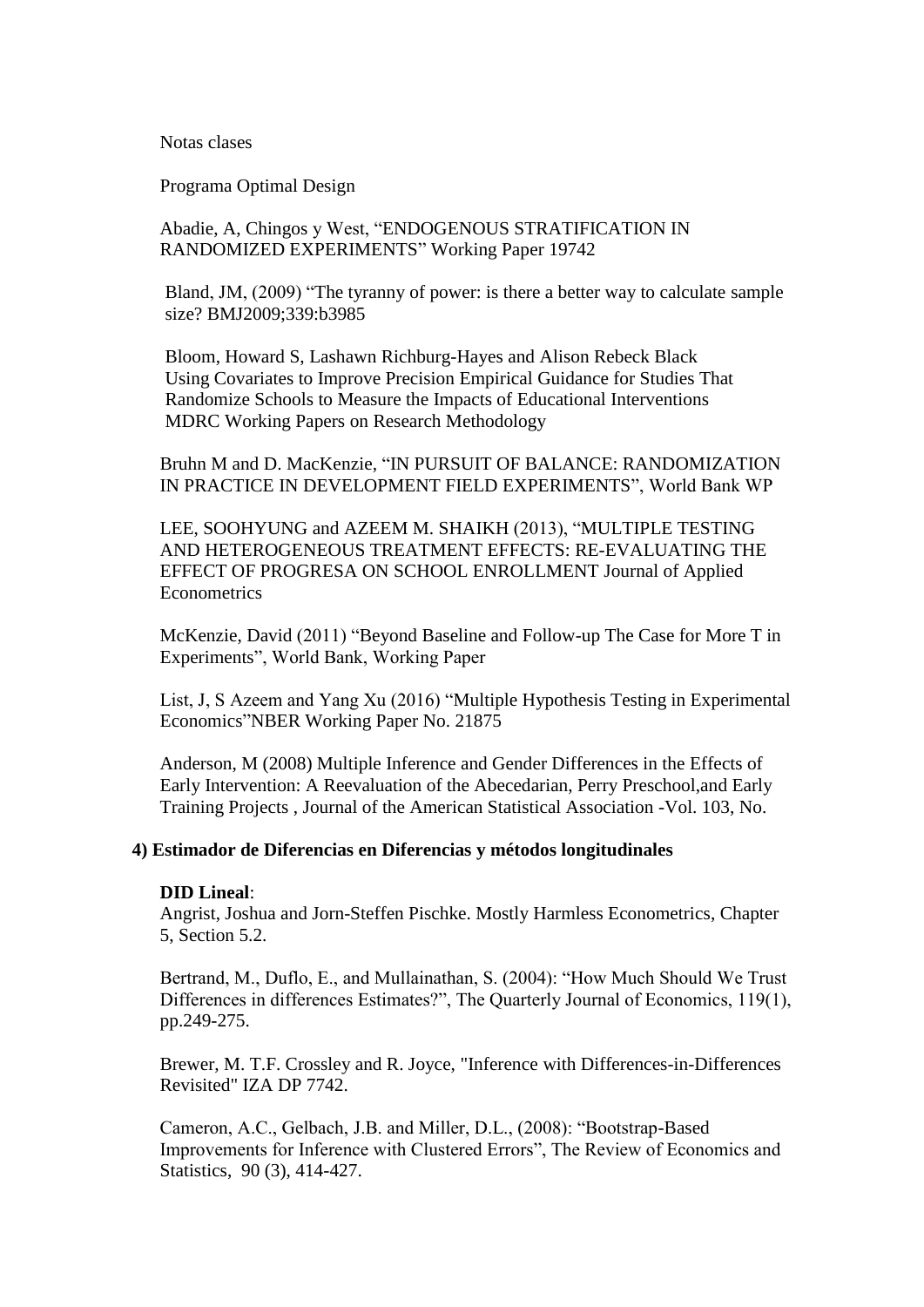Donald, S., and Lang, K. (2007): "Inference with Differences in Differences and Other Panel Data". The Review of Economics and Statistics, 89(2), pp.221-233.

#### **DID no lineales:**

Athey, Susan and Guido Imbens, (2006), "Identification and Inference in Nonlinear Difference-in-Differences Models", *Econometrica*, 74 (2), pp. 431-497.

#### **Aplicaciones**

Almond D, Edlund L, Palme M. (2009). Chernobyl's subclinical legacy: prenatal exposure to radioactive fallout and school outcomes in Sweden. Quarterly Journal of Economics. 124(4):1729–72

Akee, Randall K. Q., William E. Copeland, Gordon Keeler, Adrian Angold, and E. Jane Costello. 2010. "Parents' Incomes and Children's Outcomes: A Quasiexperiment Using Transfer Payments from Casino Profits." American Economic Journal: Applied Economics, 2(1): 86-115.

Almond, Douglas and Bhashkar Mazumder, (2008), "HEALTH CAPITAL AND THE PRENATAL ENVIRONMENT:THE EFFECT OF MATERNAL FASTING DURING PREGNANCY", NBER WP Nro 14428

Card, David y Alan Krueger. (1994). "Minimum Wages and Employment: A Case Study of the Fast Food Industry in New Jersey and Pennsylvania.", American Economic Review 84.

Donohue, J ,III and S, Levitt, (2001) "The Impact of Legalized Abortion on Crime." Quarterly Journal of Economics, 116(2), pp. 379-420

Duflo, E. (2001): Schooling and labor market consequences of school construction in Indonesia: evidence from an unusual policy experiment, AmericanEconomic Review 91.

Galiani, S., Gertler, P y Schargrodsky, E. (2005). Water for Life: The Impact of the Privatization of Water Services on Child Mortality. Journal of Political Economy

Galiani, Sebastian and P. McEwan "Experimental heterogeneous effects in conditional cash transfers. Journal of Public Economics, 2013, Volume 103, pages 85-96

Garthwaite C, Gross T y Notowidigdo MJ. (2014). Public health insurance, labor supply, and employment lock. Quarterly Journal of Economics. 129(2):653–96

Jensen, R. and E. Oster, (2008), "The Power of TV: Cable Television and Women's Status in India, Quarterly Journal of Economics, forthcoming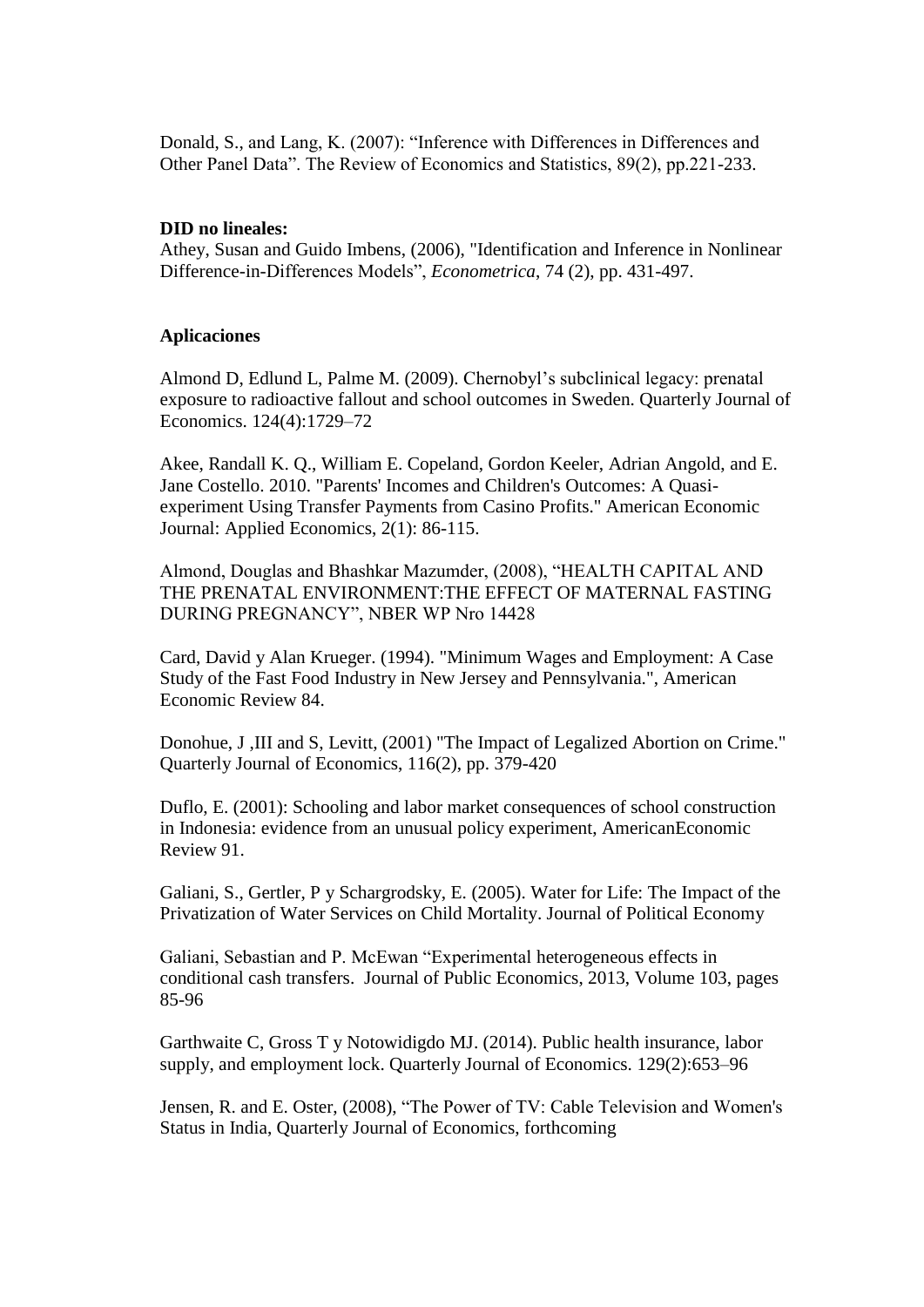Lundborg, Peter, Jesper Petersen y Dan-Olof Rooth. (2019). "Long-Term Effects of Childhood Nutrition: Evidence from a School Lunch Reform". Revise and resubmit, Review of Economic Studies.

#### **5) Estimadores de apareamiento**

Angrist, Joshua and Jorn-Steffen Pischke. Mostly Harmless Econometrics, Chapter 3, Section 3.3.

Angrist, J. and J. Hahn (2004). "When to Control for Covariates? Panel-Asymptotic Results for Estimates of Treatment Effects" Review of Economics and Statistics (February)

Blundell, R y M. Costa Dias, (2008) "Alternative approaches to evaluation in empirical microeconomics", The Institute for Fiscal Studies Department of Economics, UCL, cemmap working paper CWP26/08

Dehejia, Rajeev and Sadek Wahba. (1999). "Propensity Score\_Matching Methods for Non-experimental Causal Studies," Review of Economics and Statistics, 84(1): 151-161.

Heckman, James, Hidechiko Ichimura and Petra Todd. (1997). "Matching as an Econometric Evaluation Estimator: Evidence from Evaluating a Job Training Programme," Review of Economic Studies, 64(4): 605-654.

Hirano, K., G. Imbens and G. Ridder (2003). "Efficient Estimation of Average Treatment Effects Using the Estimated Propensity Score", Econometrica 71 (4): 1161-1189.

Ho, D., K. Imai, G. King and E. Stuart (2007). "Matching as Nonparametric Preprocessing for Reducing Model Dependence in Parametric Causal Inference", Political Analysis 15: 199-236

Imbens, G., (2004). "Nonparametric Estimation of Average Treatment Effects under Exogeneity: A Review", Review of Economics and Statistics 86 (1): 4-30

Imbens, Guido W. and Jeffrey M. Wooldridge, (2009) "Recent Developments in the Econometrics of Program Evaluation", Journal of Economic Literature, 47:1, 5–86

Lalonde, Robert. (1986). "Evaluating the Econometric Evaluations of Training Programs Using Experimental Data," American Economic Review, 76(4): 604- 620.

Rosenbaum, P. and D. Rubin (1983). "The Central Role of the Propensity Score in Observational Studies for Causal Effects, Biometrika 70 (1): 41-55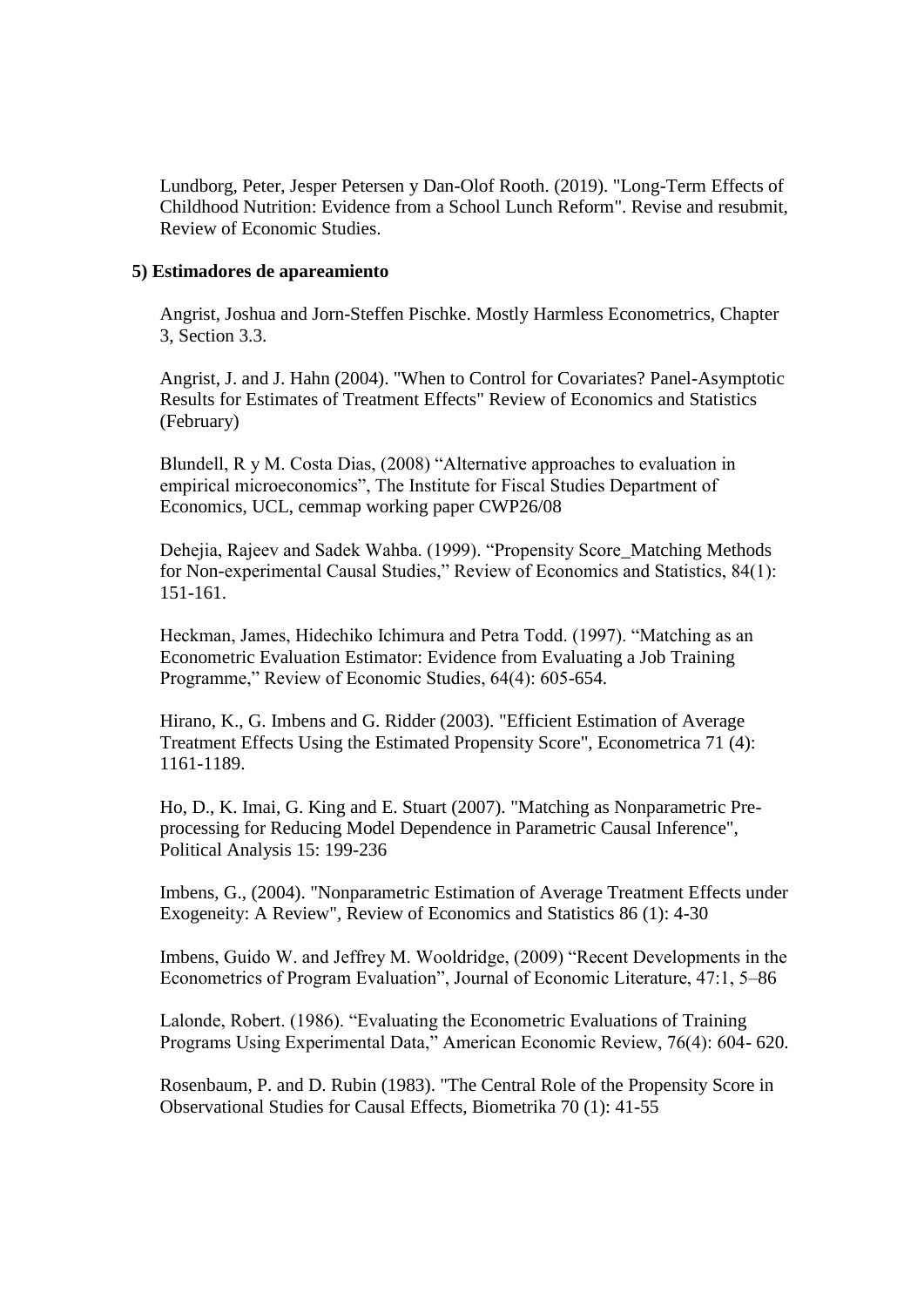Rosenbaum, P. and R. Rubin (1984). "Reducing Bias in Observational Studies Using Subclassiffication on the Propensity Score "Journal of the American Statistical Association 79 (387): 516-524

Rosenbaum, Paul and Donald Rubin. (1983). "Reducing Bias in Observational Studies Using Subclassification on the Propensity Score," Journal of the American Statical Association, 79(487): 516-525.

Smith, Jeffrey and Petra Todd. (2001). "Reconciling Conflicting Evidence on the Performance of Propensity Score Matching Methods," American Economic Review, 91(2): 112-118.

## **Aplicaciones**

Abadie, A. and Javier Gardeazabal (2003). "The Economic Costs of Coflict: A Case Study of the Basque Country", American Economic Review 93 (1): 113 132.

Angrist, Joshua D.(1998)," Estimating the Labor Market Impact of Voluntary Military Service Using Social Security Data on Military Applicants" Econometrica, 66 (2) 249-288

Dehejia, R. (2005). "Practical Propensity Score Matching (Response to Smith and Todd)", Journal of Econometrics 1-2

Dehejia, R. and S. Wahba (1999). "Causal Effects in Nonexperimental Studies: Reevaluating the Evaluation of Training Programs", Journal of the American Statistical Association 94

Heckman, J. and J. Hotz (1989). "Choosing Among Alternative Nonexperimental Methods for Estimating the Impact of Social programs: The Case of Manpower Training", Journal of the American Statistical Association 84: 862-8.

Lalonde, R. (1986). "Evaluating the Econometric Evaluations of Training Programs with Experimental Data", American Economic Review 76: 604-620

Smith, J. and P. Todd (2001), "Reconciling Conflicting Evidence on the Performance of Propensity Score Matching Methods", American Economic Review 91

Smith, J. and P. Todd (2005). Does Matching Overcome Lalonde s Critique of Non-experimental Estimators? , Journal of Econometrics 1-2

## **6) Variables Instrumentales**

Angrist, Joshua and Jorn-Steffen Pischke. Mostly Harmless Econometrics, Chapter 6.

Blundell, R y M. Costa Dias,(2008) "Alternative approaches to evaluation in empirical microeconomics", The Institute for Fiscal Studies Department of Economics, UCL, cemmap working paper CWP26/08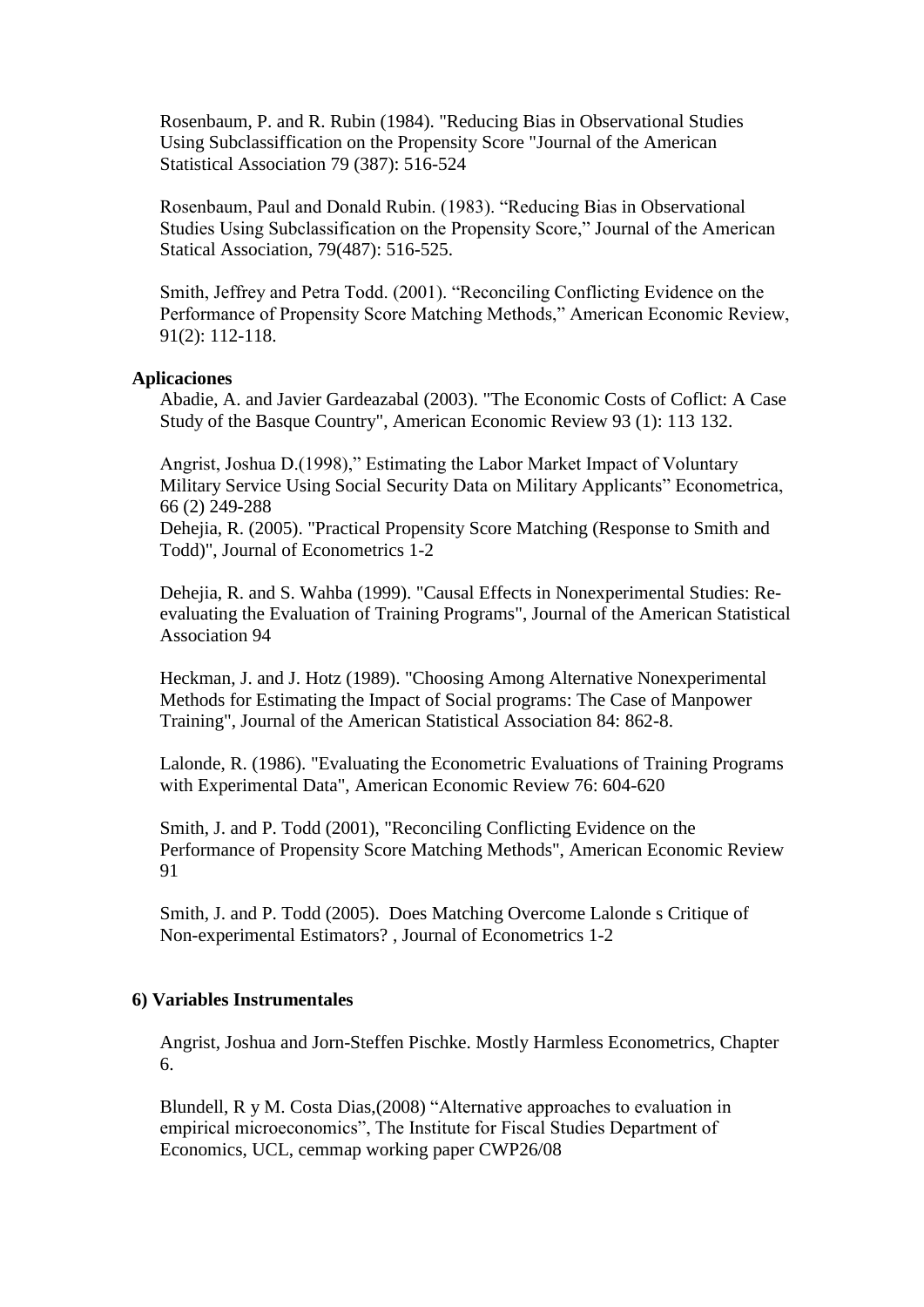Imbens G.W. and J. Angrist, (1994) "Identification and Estimation of Local Average Treatment Effects", Econometrica 63(2), 467-475.

## **Aplicaciones**

Alzua, M.L, C. Rodríguez y E. Villa, (2009) The Quality of Life in Prisons: does education reduce in jail conflict?, CEDLAS, Working paper

Angrist, Joshua, Guido Imbens, and Donald Rubin. (1996). "Identification of Causal Effects Using Instrumental Variables," Journal of the American Statistical Association, 91: 444-455.

Angrist, Joshua and Alan Krueger. (1991). "Does Compulsory Schooling Affect Schooling and Earnings?" Quarterly Journal of Economics, 106(4): 979-1014.

Angrist, Joshua and Adriana Kugler. (2003). "Protective or Counter-Productive? Labor Market Institutions and the Effect of Immigration on EU Natives," Economic Journal, 113(488): F302-F331.

Angrist, J.D. and V. Lavy (1999),

"Using Maimonides' Rule to Estimate the Effect of Class Size on Scholastic Achievement", Quarterly Journal of Economics, 114,(2) 533-575

Butcher, Kristin and Ann Case. (1994). "The Effects of Sibling Sex Composition on Women's Education and Earnings," Quarterly Journal of Economics, 109(3): 531- 564.

Heckman, James. (1997) "Instrumental Variables: A Study of Implic Behavioral Assumptions Used in Making Program Evaluations," Journal of Human Resources, 32(3): 441-462.

Oreopoulos, P. (2006). Estimating average and local average treatment effect of education when compulsory schooling laws really matter. American Economic Review.

Lundborg, Peter, Erik Plug y Astrid Wurtz Rasmussen. (2017). "Can Women Have Children and a Career? IV Evidence from IVF Treatments". American Economic Review, 107:1611-37.

# **7) Regresión Discontinua**

Angrist, Joshua and Jorn-Steffen Pischke. Mostly Harmless Econometrics, Chapter 6.

Cattaneo, Idrobo and Titiunik (2019): A Practical Introduction to Regression Discontinuity Designs: Volume I. Cambridge Elements: Quantitative and Computational Methods for Social Science, Cambridge University Press.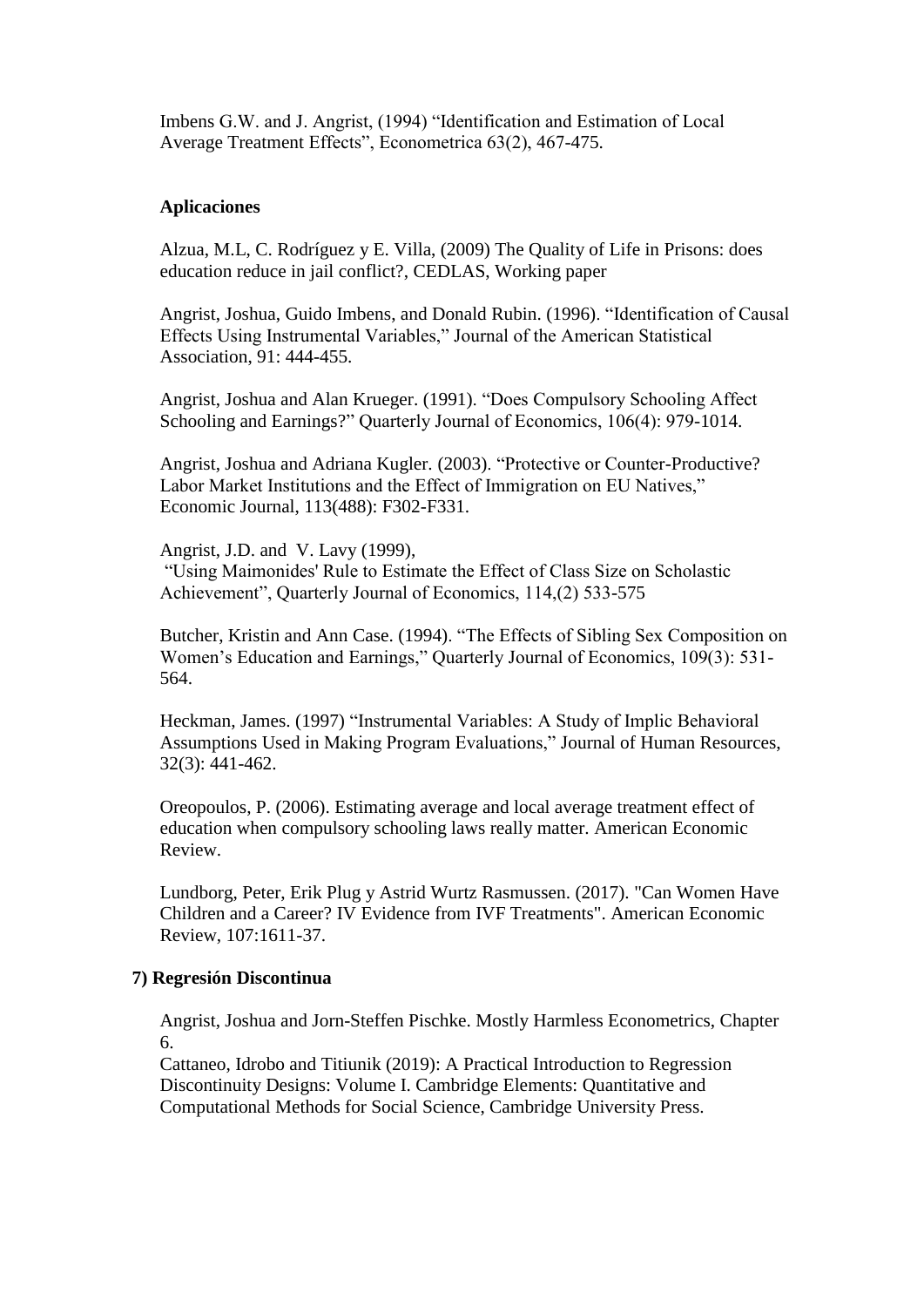Cattaneo, Idrobo and Titiunik (2019): A Practical Introduction to Regression Discontinuity Designs: Volume II. Cambridge Elements: Quantitative and Computational Methods for Social Science, Cambridge University Press.

Hahn, Jinyoung, Petra Todd and Wilbert van der Klaauw. (2001). "Identification and Estimation of Treatment Effects with a Regression- Discontinuity Design," Econometrica, 69(1): 201-209.

Imbens, Guido & Lemieux, Thomas,(2008) "The regression discontinuity design-- Theory and applications", Journal of Econometrics, Special Issue on Regression Discontinuity Design, 142 (2).

Lee, David and Thomas Lemieux. "Regression Discontinuity Designs in Economics." Journal of Economic Literature, 2010, 48, 281–355.

## **Aplications**

Amarante, Verónica, Marco Manacorda, Edward Miguel, and Andrea Vigorito. (2016). "Do Cash Transfers Improve Birth Outcomes? Evidence from Matched Vital Statistics, Program, and Social Security Data." American Economic Journal: Economic Policy, 8 (2): 1-43.

Angrist, Joshua and Victor Lavy. (1999). "Using Maimonides' Rule to Estimate the Effect of Class Size on Scholastic Achievement," Quarterly Journal of Economics, 114(2): 533-575.

Bagues, Manuel y Pamela Campa. (2018). Can Gender Quotas in Candidate Lists Empower Women? Evidence from a Regression Discontinuity Desig. CEPR Discussion Paper No. 12149, IZA Discussion Paper No. 10888.

Kugler, Adriana and Robert Sauer. (2005). "Doctors without Borders? Relicensing Requirements and Negative Selection in the Market for Physicians," Journal of Labor Economics, 23(3): 437-466.

Lindo, Jason M., Nicholas J. Sanders, and Philip Oreopoulos. (2010). "Ability, Gender, and Performance Standards: Evidence from Academic Probation." American Economic Journal: Applied Economics, 2 (2): 95-117.

Miguel, Edward, Marco Manacorda, and Andrea Vigorito, (2011) "Government Transfers and Political Support", American Economic Journal: Applied Economics, 2011, 3(3), 1-28

Black, Sandra E. (1999). Do better schools matter? Parental valuation of elementary education. Quarterly Journal of Economics, 114(2):577–599.

van der Klaauw, W and S. Chen (2007) "The Effect of Disability Insurance on Labor Supply of Older Individuals in the 1990s" Journal of Econometrics.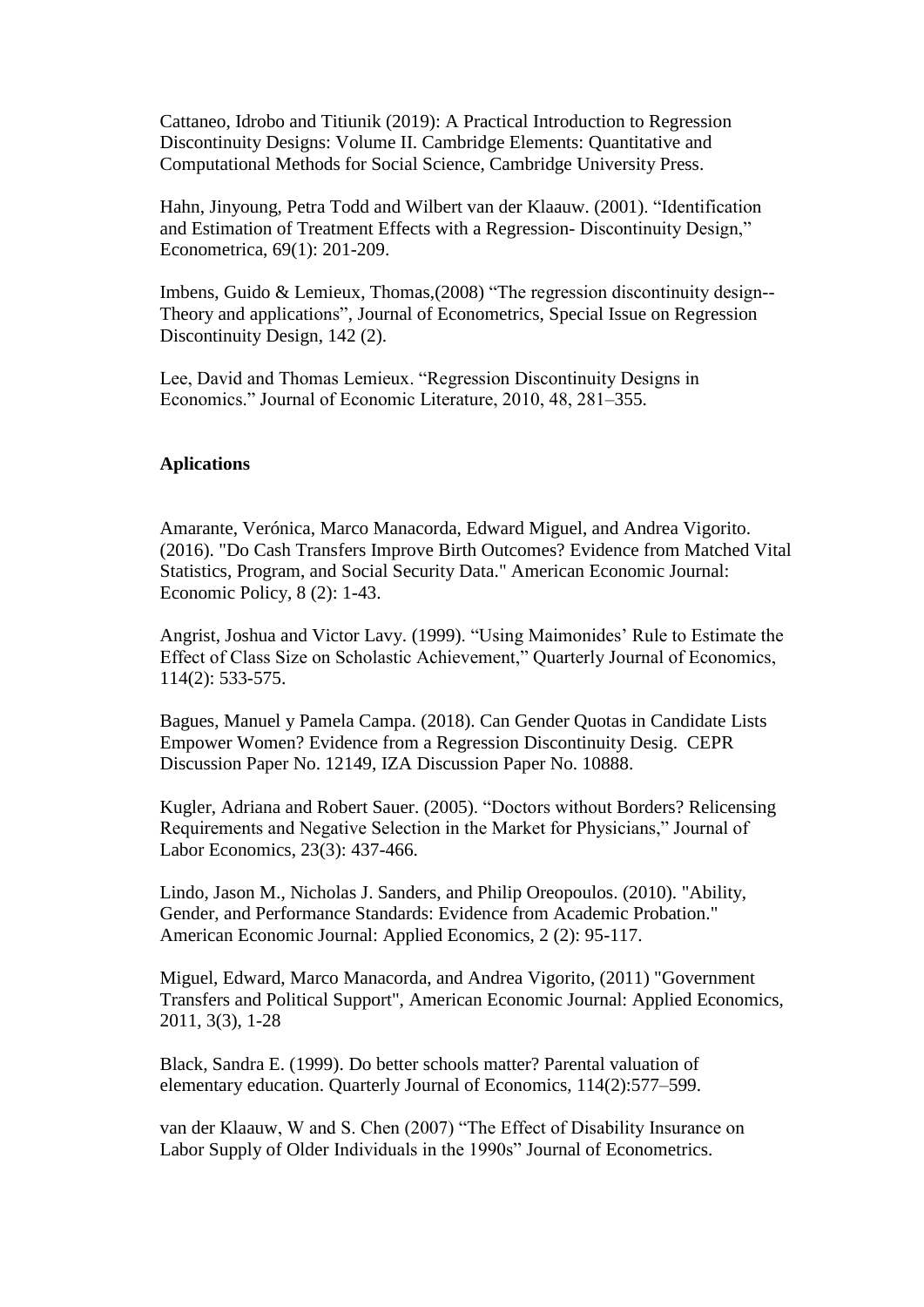Verhoogen, E and M. Urquiola, (2009) "Class-Size Caps, Sorting, and the Regression Discontinuity Design." American Economic Review, v. 99 no. 1, pp. 179-215.

## **8) Interacciones y Equilibrio General**

Heckman, James, Lance Lochner and Christopher Taber, (1999): "General Equilibrium Cost Benefit Analysis of Education and Tax Policies," NBER Working Paper No. 6881.

Hirano, Keisuke and Jinyong Hahn, (2010), "Design of Randomized Experiments to Measure Social Interaction Effects," Economics Letters 106(1): 51-53.

Lalive, Rafael and Alejandra Cattaneo, (2009), "Social Interactions and Schooling Decisions", Review of Economics and Statistics, 2009, 91(3):457–477.

# **9) Estudios de eventos**

Notas de clase.

Borusyak, Kirill y Xavier Jaravel, Revisiting Event Study Designs," Documento de trabajo (2016)

#### **Aplicaciones**

Bachas, Pierre, Paul Gertler, Sean Higgins & Enrique Seira. (2018). How Debit Cards Enable the Poor to Save More, NBER Working Paper No 23252.

Bhalotra, Sonia Rudi Rocha y Rodrigo R. Soares. (2019). Does Universalization of Healthwork? Evidence from Health Systems Restructuring and Expansion in Brazil, IZA DP No. 12111.

Berniell, Inés, Lucila Berniell, Dolores de la Mata, María Edo y Mariana Marchionni, Gender Gaps in Labor Informality: The Motherhood Effect. Documento de Trabajo, 2019

Bottan, N. and Perez-Truglia, R. (2015), "Losing my Religion: The Effects of Religious Scandals on Religious Participation and Charitable Giving," Journal of Public Economics, Vol. 129, pp. 106–119.

Dobkin, Carlos, Amy Finkelstein, Raymond Kluender, y Matthew J. Notowidigdo. (2018). "The Economic Consequences of Hospital Admissions." American Economic Review, 108 (2): 308-52.

Gentzkow, M., J. M. Shapiro, y M. Sinkinson (2011). The effect of newspaper entry and exit on electoral politics. American Economic Review 101(7), 2980–3018.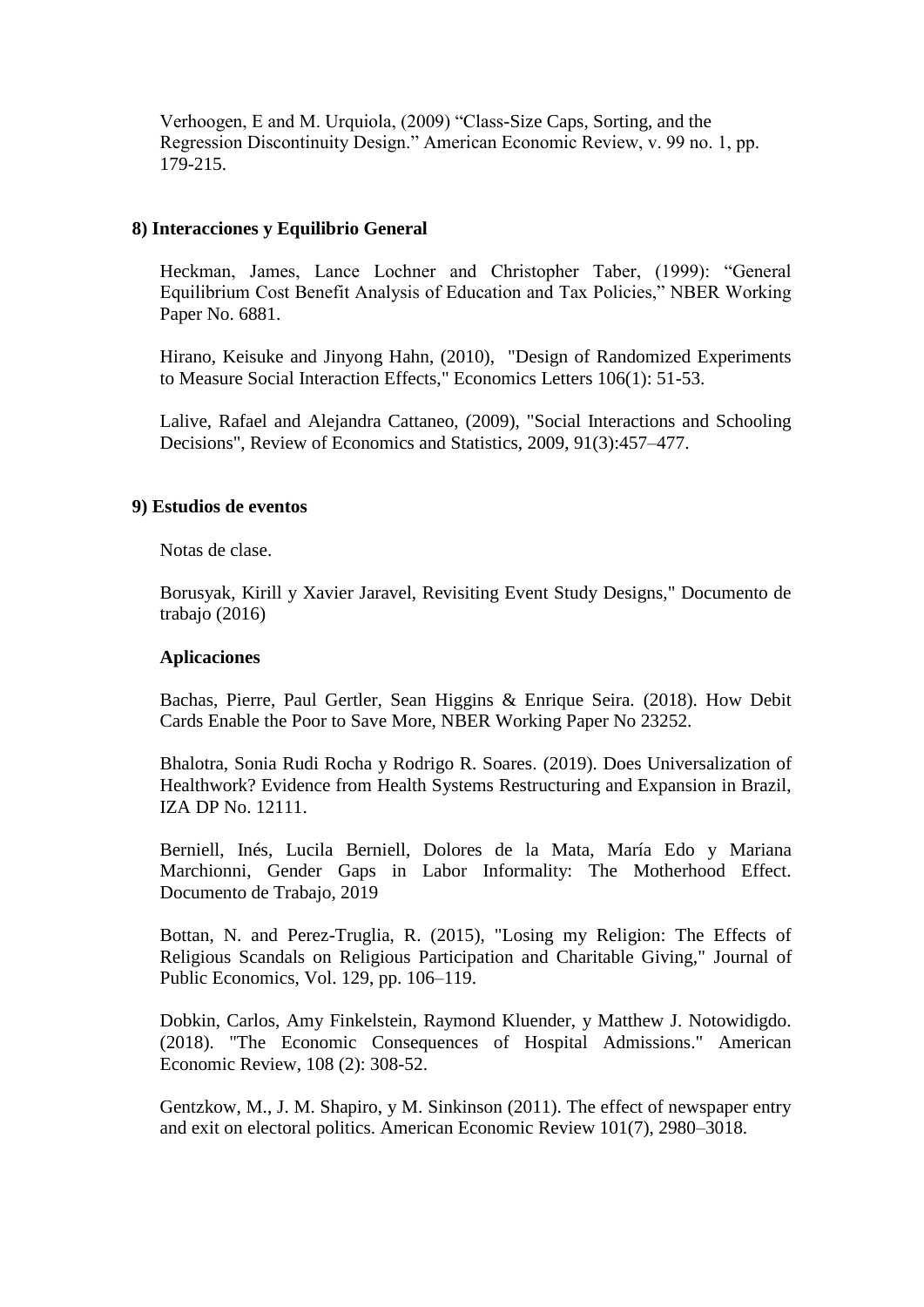Kleven, Henrik, Camille Landais y Jakob Egholt Sogaard, Children and Gender Inequality: Evidence from Denmark, American Economic Journal: Applied Economics, forthcoming

Linden, Leigh, and Jonah E. Rockoff. 2008. "Estimates of the Impact of Crime Risk on Property Values from Megan's Laws." American Economic Review, 98(3): 1103- 27.

Notowidigdo Matthew J. y Jialan Wang. (2016). "The Marginal Propensity to Consume Over the Business Cycle Tal Gross", Documento de trabajo de NBER No. 22518.

Sarsons, Heather. (2017). Interpreting Signals in the Labor Market: Evidence from Medical Referrals. Documento de Trabajo.

## **10) Big data and Machine learning**

Notas de clase

Victor Chernozhukov & Denis Chetverikov & Mert Demirer & Esther Duflo & Christian Hansen & Whitney Newey & James Robins, 2018. "Double/debiased machine learning for treatment and structural parameters," The Econometrics Journal, vol 21(1), pages C1-C68

#### **11) Misceláneas**

Banerjee, A. and E. Duflo, (2008) "The Experimental Approach to Development Economics", Working Paper NBER, w14467

Browning, E.K, (1971) "Incentive and Disincentive Experimentation for Income Maintenance Policy Purposes", American Economic Review, Vol. 61, No. 4.

Datta, S y S. Mullainathan, (2014), "BEHAVIORAL DESIGN: A NEW APPROACH TO DEVELOPMENT POLICY", Review of Income and Wealth Series 60, Number 1

Deaton, A., (2009) "Instruments of development: Randomization in the tropics, and the search for the elusive keys to economic development", Working Paper NBER, w14690

Heckman, J. (1995), "Randomization as an Instrumental Variable", NBER Technical Working Paper Nro. 184

Heckman, J and Urzua, S, (2009) "Comparing IV with Structural Models: What Simple IV Can and Cannot Identify? NBER Working Paper 14706